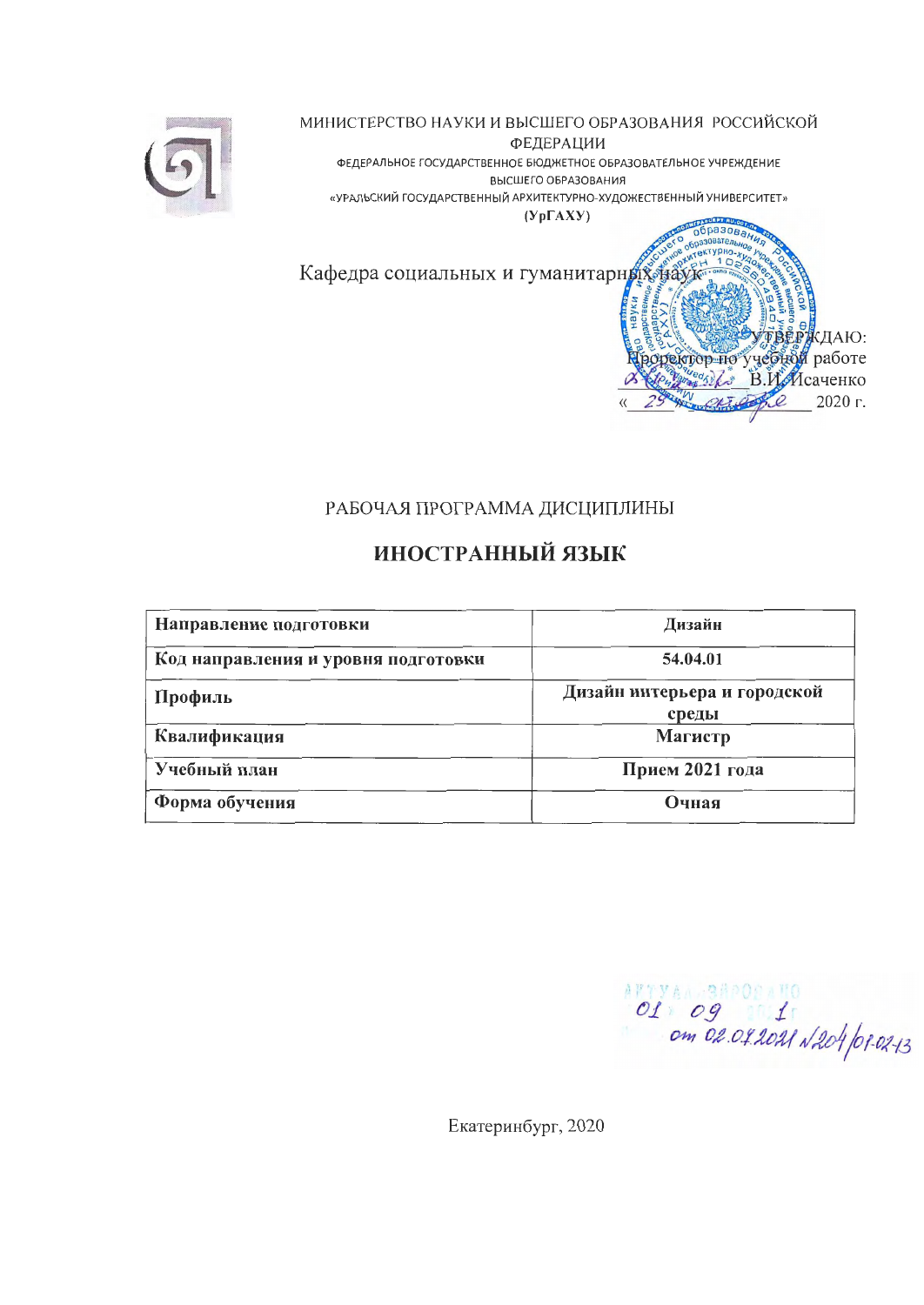# 1. ОБЩАЯ ХАРАКТЕРИСТИКА ДИСЦИПЛИНЫ

#### ИНОСТРАННЫЙ ЯЗЫК

#### 1.1. Место дисциплины в структуре образовательной программы, связи с другими дисциплинами:

ИНОСТРАННЫЙ ЯЗЫК является элективной дисциплиной Лисциплина образовательной программы. Данная дисциплина основывается на предшествующей подготовке по иностранному языку, взаимосвязана с дисциплинами «Дизайнпроектирование», «Теория культуры, искусства и дизайна». Знания, умения и навыки, полученные в процессе изучения дисциплины «Иностранный язык», используются в «Дизайн-проектировании» и научно-исследовательской работе.

#### 1.2. Краткий план построения процесса изучения дисциплины:

Процесс изучения дисциплины включает практические занятия и самостоятельную работу студентов. Основные формы интерактивного обучения: творческие домашние задания; работа в малых группах; дискуссия. В ходе изучения дисциплины студенты осуществляют подготовку и сдачу внеаудиторного чтения по профилю обучения в объеме 20 000 печатных знаков в каждом учебном семестре; выполняют контрольную работу на применение разных видов чтения для решения конкретных задач по поиску и обработке полученной информации (аудиторно, устно); выполняют письменные домашние задания (написание аннотации статьи, реферирование статьи, составление пояснительной записки, презентации, написание доклада, тезисов и делового письма); участвуют в дискуссиях на разговорные темы, заявленные в содержании дисциплины.

Форма заключительного контроля при промежуточной аттестации - зачет (1 семестр) и зачет с оценкой (2 семестр). Для проведения промежуточной аттестации по дисциплине создан фонд оценочных средств.

Оценка по дисциплине носит интегрированный характер, учитывающий посещаемость студентами аудиторных занятий, результаты оценивания участия студентов в аудиторных занятиях, качества и своевременности выполнения письменных домашних заданий, сдачи устных высказываний на пройденные темы, сдачи внеаудиторного чтения и зачетов.

#### 1.3. Планируемые результаты обучения по дисциплине:

Процесс изучения дисциплины направлен на формирование элементов следующих компетенций в соответствии с ФГОС ВО и ОПОП ВО по направлению подготовки 54.04.01 Дизайн:

Таблица 1

| Категория компетенций | Код и наименование<br>компетенций | Индикаторы достижения<br>компетенций |  |  |  |
|-----------------------|-----------------------------------|--------------------------------------|--|--|--|
| Коммуникация          | УК-4. Способен применять          | $YK-4.1$ .                           |  |  |  |
|                       | современные коммуникативные       | знает модели коммуникации            |  |  |  |
|                       | технологии, в том числе на        | и алгоритмы организации              |  |  |  |
|                       | иностранном(ых) языке(ах), для    | общения в академической и            |  |  |  |
|                       | академического и                  | профессиональной среде;              |  |  |  |
|                       | профессионального                 | YK-4.2.                              |  |  |  |
|                       | взаимодействия                    | составлять<br>деловую<br>умеет       |  |  |  |
|                       |                                   | документацию<br>И                    |  |  |  |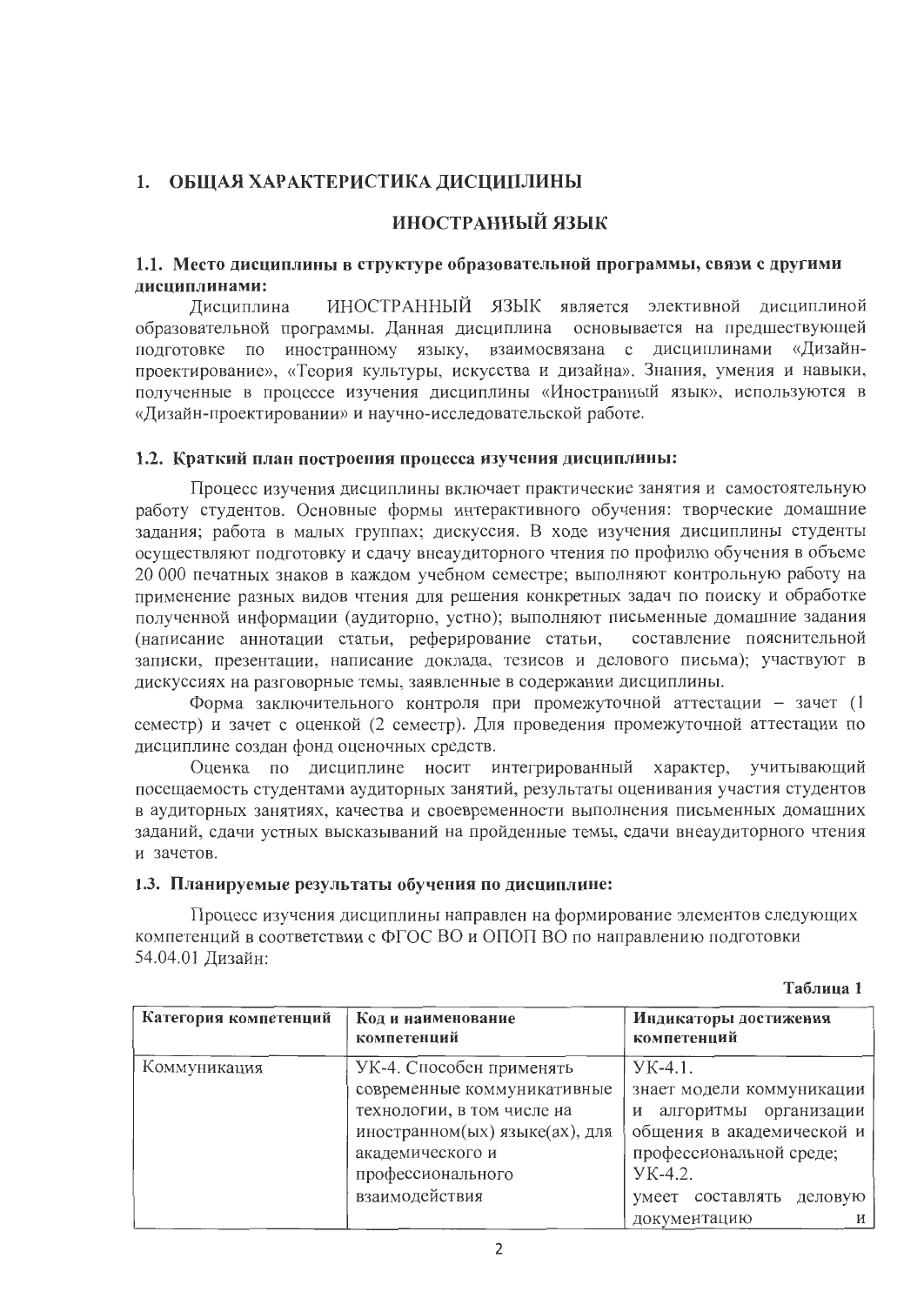|  | редактировать<br>профессиональные<br>тексты<br>(рефераты, эссе, обзоры,<br>статьи и т.д.), в том числе на<br>иностранном языке(ах);<br>$YK-4.3$ .<br>умеет выбирать |
|--|---------------------------------------------------------------------------------------------------------------------------------------------------------------------|
|  | оптимальные методы и<br>средства общения для<br>достижения                                                                                                          |
|  | коммуникативных целей.                                                                                                                                              |

Планируемый результат изучения дисциплины в составе названных компетенций:

Способность вести научную и профессиональную дискуссию, используя знание иностранного языка как средства делового общения во время осуществления проектной, творческой, научной, производственной и общекультурной деятельности.

В результате изучения дисциплины обучающийся должен:

Знать и понимать иностранный язык как средство делового общения в объеме, достаточном для решения профессиональных коммуникативных задач в рамках изучаемых тем.

#### Уметь:

а) применять знание и понимание иностранного языка как средства делового общения в профессиональной деятельности;

б) выносить суждения по основным профессиональным вопросам в рамках изучаемых разговорных тем;

в) комментировать данные и результаты, связанные с областью изучения коллегам и преподавателю.

Демонстрировать навыки и опыт деятельности с использованием полученных знаний и умений для создания письменной речи в рамках письменных работ и при осуществлении дискуссии на разговорные темы, заявленные в содержании дисциплины.

### 1.4. Объем дисциплины

|                                      |              |     |              |  | Таблица 2 |  |  |  |
|--------------------------------------|--------------|-----|--------------|--|-----------|--|--|--|
|                                      | <b>Bcero</b> |     | По семестрам |  |           |  |  |  |
| Трудоемкость дисциплины              |              |     | 2            |  | 4         |  |  |  |
| Зачетных единиц (з.е.)               | 6            | ζ   | 3            |  |           |  |  |  |
| Часов (час)                          | 216          | 108 | 108          |  |           |  |  |  |
| Контактная работа                    | 72           | 36  | 36           |  |           |  |  |  |
| (минимальный объем):                 |              |     |              |  |           |  |  |  |
| По видам учебных занятий:            |              |     |              |  |           |  |  |  |
| Аудиторные занятия всего, в т.ч.     | 72           | 36  | 36           |  |           |  |  |  |
| Лекции (Л)                           |              |     |              |  |           |  |  |  |
| Практические занятия (ПЗ)            | 72           | 36  | 36           |  |           |  |  |  |
| Семинары (С)                         |              |     |              |  |           |  |  |  |
| Другие виды занятий (Др)             |              |     |              |  |           |  |  |  |
| Консультации (10% от Л, ПЗ, С, Др)   |              |     |              |  |           |  |  |  |
| Самостоятельная работа всего, в т.ч. | 144          | 72  | 72           |  |           |  |  |  |
| Курсовой проект (КП)                 |              |     |              |  |           |  |  |  |
| Курсовая работа (КР)                 |              |     |              |  |           |  |  |  |
| Расчетно-графическая работа (РГР)    |              |     |              |  |           |  |  |  |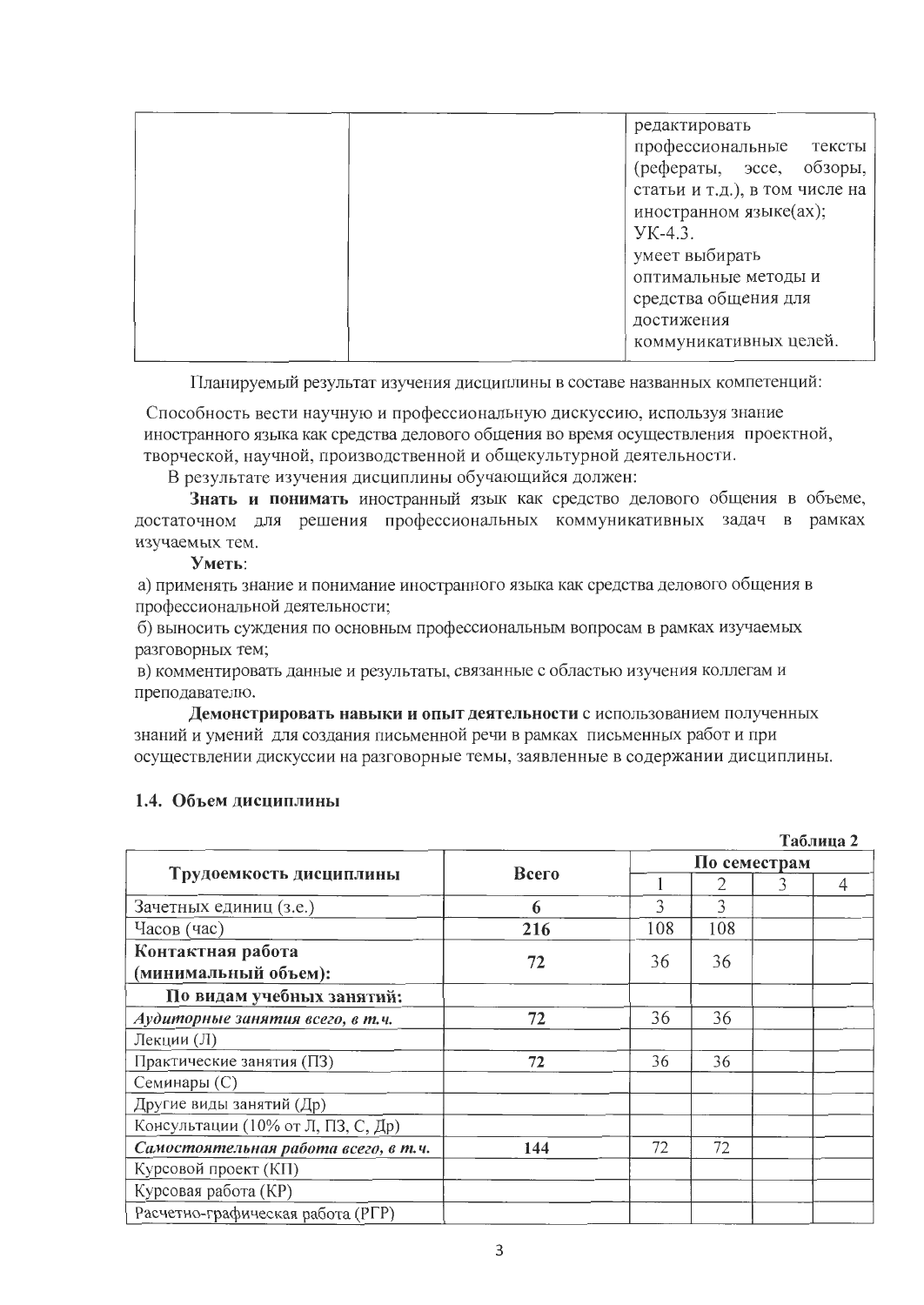| Графическая работа (ГР)             |     |       |           |  |
|-------------------------------------|-----|-------|-----------|--|
| Расчетная работа (РР)               |     |       |           |  |
| $Pe$ ферат $(P)$                    |     |       |           |  |
| Практическая внеаудиторная          |     |       |           |  |
| (домашняя) работа (ПВР, ДР)         |     |       |           |  |
| Творческая работа (эссе, клаузура)  |     |       |           |  |
| Подготовка к контрольной работе     |     |       |           |  |
| Подготовка к экзамену, зачету       | 8   | 4     | 4         |  |
| Другие виды самостоятельных занятий | 136 | 68    | 68        |  |
| (подготовка к занятиям)             |     |       |           |  |
| Форма промежуточной аттестации по   |     |       |           |  |
| дисциплине (зачет, зачет с оценкой, |     | зачет | <b>30</b> |  |
| экзамен)                            |     |       |           |  |

# 2. СОДЕРЖАНИЕ ДИСЦИПЛИНЫ

|                         | Таблица 3                                             |  |
|-------------------------|-------------------------------------------------------|--|
| Код<br>раздела,<br>темы | Тема                                                  |  |
| T.1                     | Исторические и современные тенденции развития дизайна |  |
| T.2                     | Изобразительно-выразительные средства дизайна.        |  |
| T.3                     | Композиционные законы в дизайне.                      |  |
| T.4                     | Предпроектный анализ в дизайне. Мой проект.           |  |

# 3. РАСПРЕДЕЛЕНИЕ УЧЕБНОГО ВРЕМЕНИ

# 3.1. Распределение аудиторных занятий и самостоятельной работы по разделам дисциплины

|         |                    |                                                                                |                 |  |                                |                                                                        |                             | Таблица 4                                                                                           |  |
|---------|--------------------|--------------------------------------------------------------------------------|-----------------|--|--------------------------------|------------------------------------------------------------------------|-----------------------------|-----------------------------------------------------------------------------------------------------|--|
|         |                    |                                                                                |                 |  | Аудиторные занятия (час.)      |                                                                        |                             |                                                                                                     |  |
| Семестр | семестра<br>Неделя | Тема                                                                           | ВСЕГО<br>Лекции |  | Практ.<br>занятия,<br>семинары | <b>B</b> TOM<br>числе в<br>форме<br>практиче<br>ской<br>подготов<br>ки | Самост.<br>работа<br>(4ac.) | Оценочные<br>средства<br>текущего<br>контроля<br>успеваемости                                       |  |
|         | $1-9$              | T.1.<br>Историчес-<br>кие и<br>современные<br>тенденции<br>развития<br>дизайна | 54              |  | 18                             |                                                                        | 36                          | Домашние<br>задания:<br>работа с<br>текстами,<br>устные<br>высказывания,<br>внеаудиторное<br>чтение |  |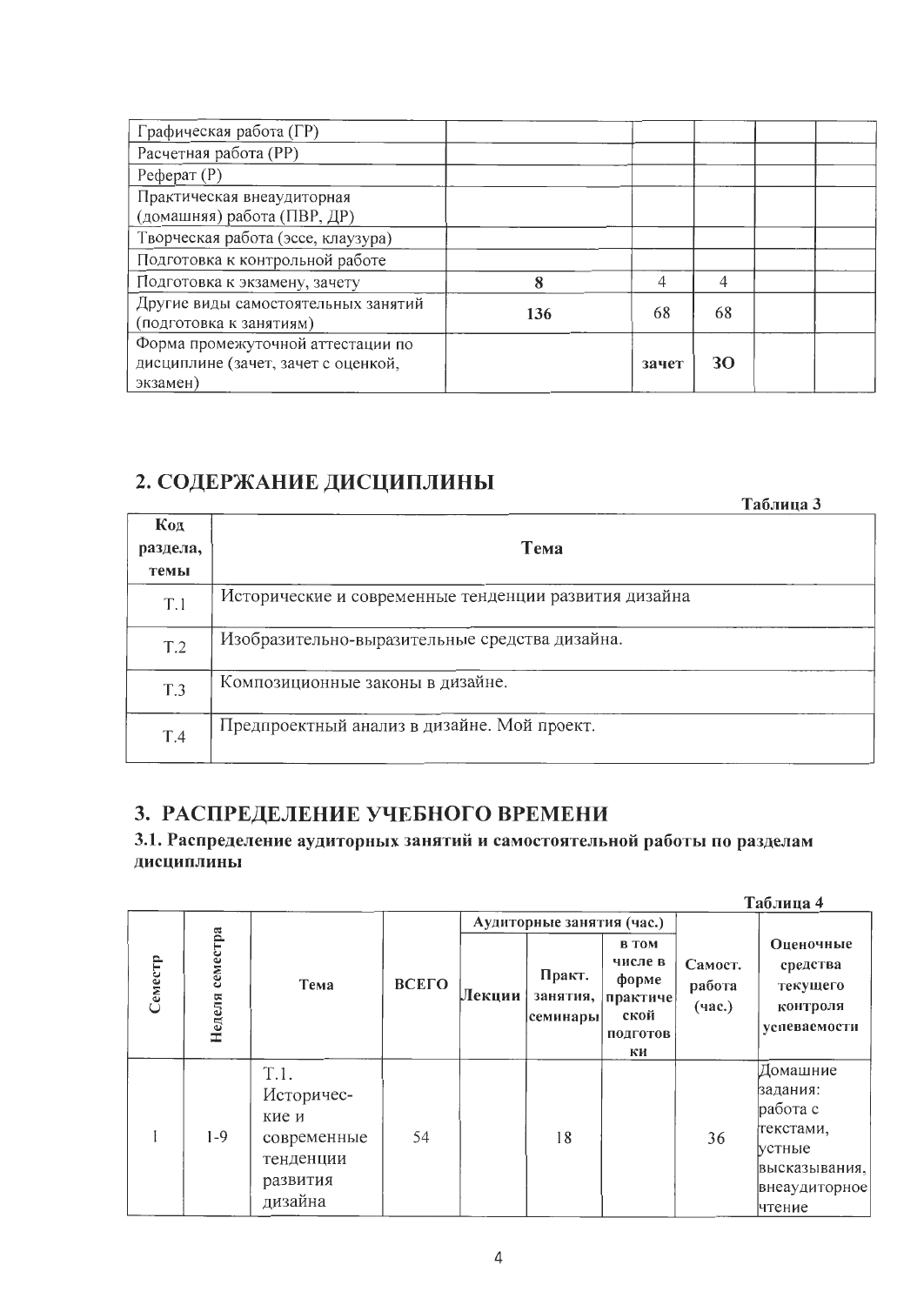|                | $10 - 18$ | T.2.<br>Изобрази-<br>тельно-<br>выразитель-            | 54  | 18 | 36  | Домашние<br>задания:<br>работа с<br>текстами,<br>письменные<br>работы,                                                       |
|----------------|-----------|--------------------------------------------------------|-----|----|-----|------------------------------------------------------------------------------------------------------------------------------|
|                |           | ные средства<br>дизайна.                               |     |    |     | устные<br>высказывания.<br>внеаудиторное<br>чтение                                                                           |
|                |           | Итого за 1<br>семестр:                                 | 108 | 36 | 72  | зачет                                                                                                                        |
| $\overline{2}$ | $1-9$     | Композицион<br>ные законы в<br>дизайне.                | 54  | 18 | 36  | Домашние<br>задания:<br>работа с<br>текстами,<br>письменные<br>работы,<br>метные<br>высказывания,<br>внеаудиторное<br>чтение |
| $\overline{2}$ | $10-18$   | Предпроект-<br>ный анализ в<br>дизайне. Мой<br>проект. | 54  | 18 | 36  |                                                                                                                              |
|                |           | Итого за 2<br>семестр:                                 | 108 | 36 | 72  | Зачет с<br>оценкой                                                                                                           |
|                |           | Итого:                                                 | 216 | 72 | 144 |                                                                                                                              |

# 3.2. Другие виды занятий

Не предусмотрено.

### 3.3. Мероприятия самостоятельной работы и текущего контроля.

# 3.3.1. Примерный перечень практических внеаудиторных (домашних) работ:

аннотация статьи, реферирование статьи, пояснительная записка, презентация, доклад, тезисы научной статьи, деловое письмо.

# 3.3.2. Примерная тематика контрольных работ:

Предусмотрено просмотровое, ознакомительное и изучающее чтение профессионально ориентированной литературы по профилю обучения.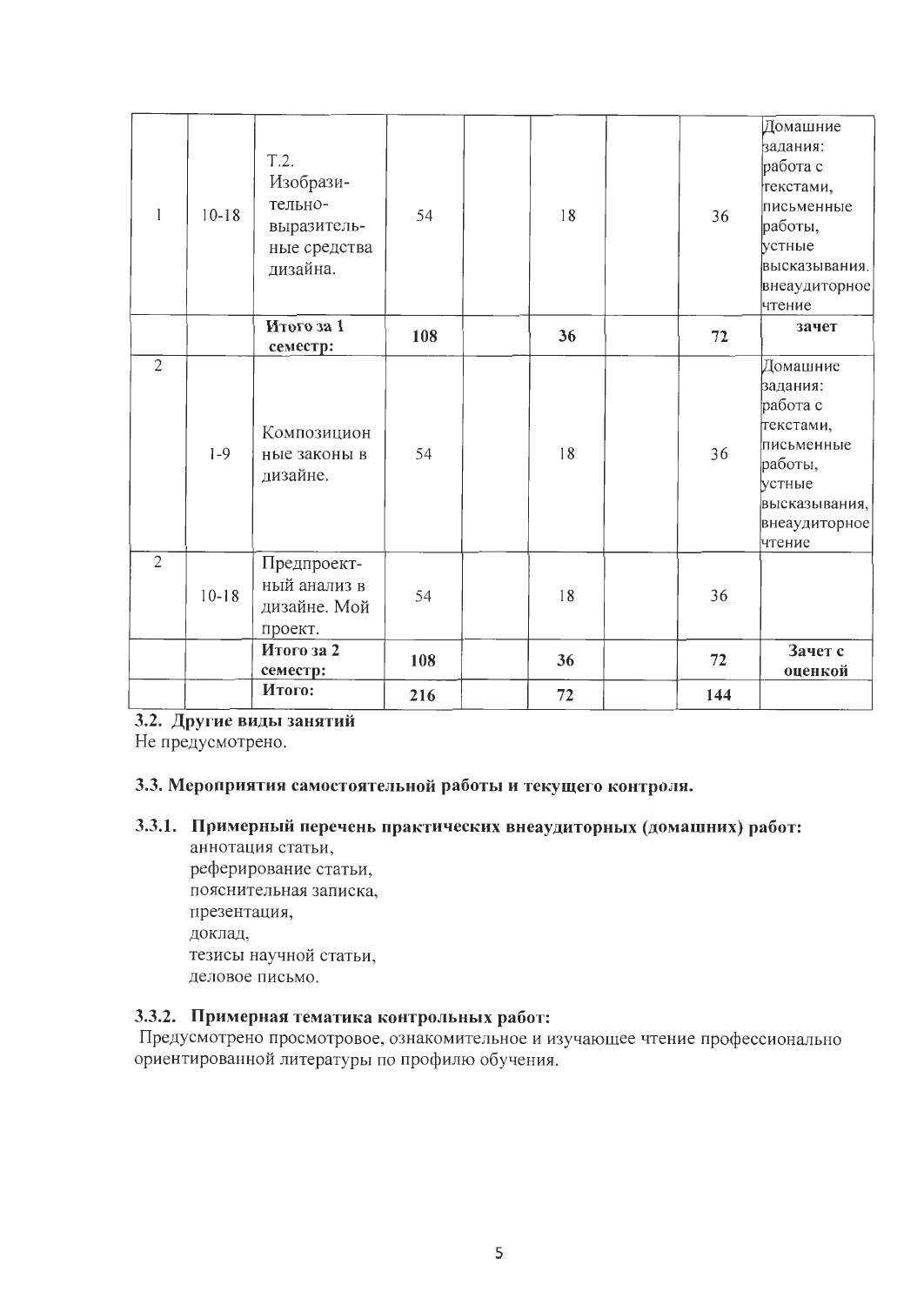#### $\overline{4}$ . ПРИМЕНЯЕМЫЕ ТЕХНОЛОГИИ ОБУЧЕНИЯ

|                                       |                       |            |                          |                    |                                                         |                                 |                                    |           |                         |                                                                                     |                                       |                             |                                              | лаолица Ј                                     |                            |
|---------------------------------------|-----------------------|------------|--------------------------|--------------------|---------------------------------------------------------|---------------------------------|------------------------------------|-----------|-------------------------|-------------------------------------------------------------------------------------|---------------------------------------|-----------------------------|----------------------------------------------|-----------------------------------------------|----------------------------|
|                                       |                       |            |                          |                    |                                                         |                                 | Активные методы обучения           |           |                         | образовательные технологии                                                          |                                       | Дистанционные               |                                              |                                               |                            |
|                                       |                       |            |                          |                    |                                                         |                                 |                                    |           |                         |                                                                                     |                                       | и электронное обучение      |                                              |                                               |                            |
| Код<br>раздела,<br>темы<br>дисциплины | задания<br>Творческие | Кейс-метод | Деловая или ролевая игра | Разработка проекта | мини-<br>∞<br>команде,<br>группах<br>$\infty$<br>Работа | кооперации<br>Метод развивающей | Обсуждение и разрешение<br>проблем | Дискуссия | беседа<br>Эвристическая | электронного обучения Moodle<br>Электронные учебные курсы,<br>размещенные в системе | Зиртуальные практикумы и<br>гренажеры | Вебинары и видеоконференции | И<br>Асинхронные web-конференции<br>семинары | разработка<br>Совместная работа и<br>контента | какие)<br>Другие (указать, |
| T.1                                   |                       |            |                          |                    | *                                                       |                                 |                                    | *         |                         | $\ast$                                                                              |                                       |                             |                                              |                                               |                            |
| T.2                                   |                       |            |                          |                    | *                                                       |                                 |                                    | $\ast$    |                         | $\ast$                                                                              |                                       |                             |                                              |                                               |                            |
| <b>T.3</b>                            | *                     |            |                          |                    | *                                                       |                                 | $\ast$                             | $\ast$    |                         | $\ast$                                                                              |                                       |                             |                                              |                                               |                            |
| <b>T.4</b>                            |                       |            |                          |                    | *                                                       |                                 | *                                  | $\ast$    |                         | $\ast$                                                                              |                                       |                             |                                              |                                               |                            |

 $Ta6$ пина 5

#### $5.$ УЧЕБНО-МЕТОДИЧЕСКОЕ И ИНФОРМАЦИОННОЕ ОБЕСПЕЧЕНИЕ ДИСЦИПЛИНЫ

### 5.1. Рекомендуемая литература

# 5.1.1. Основная литература

- 1) Шевелева С. А. Деловой английский : учеб. пособие для вузов / С. А. Шевелева. 2-е изд., перераб. и доп. - М. : ЮНИТИ-ДАНА, 2014. - 382 с. - Режим доступа: http://biblioclub.ru/index.php?page=book&id=436816
- 2) Попова И. Н. Французский язык: учеб. для 1 курса вузов и фак. иностр. яз. / И. Н. Попова, Ж. А. Казакова, Г. М. Ковальчук. - М. : Нестор Академик, 2014. - 576 с.

# 5.1.2 Дополнительная литература

- 1) Уверенное общение в деловом английском: учеб. пособие. / Т. С. Гусева. М.: Владос, 2014.
- 2) Академическое письмо: статьи IMRAD: учеб. пособие для аспирантов / Н. Г. Попова. -Екатеринбург : ИФиП УрО РАН, 2014. - 160 с.
- 3) Лангнер, А.Н. Le Français des Affaires. Деловой французский язык [Электронный ресурс]: учебное пособие / А.Н. Лангнер, Ж. Багана. - М. : Флинта, 2011. - 261 с. — Режим доступа: http://biblioclub.ru/index.php?page=book&id=83083
- 4) Падалко, О.Н. Деловая корреспонденция (немецкий язык) [Электронный ресурс].: учебнопрактическое пособие / О.Н. Падалко. - М.: Евразийский открытый институт, 2011. - 198 с. -Режим доступа: http://biblioclub.ru/index.php?page=book&id=93266
- 5) Немецкий язык: деловое общение: учебное пособие / М.М. Васильева, М.А. Васильева. М.: Альфа-М: НИЦ ИНФРА-М. 2014. 304 Режим  $\mathbf{c}$ . доступа: https://new.znanium.com/catalog/document?id=227579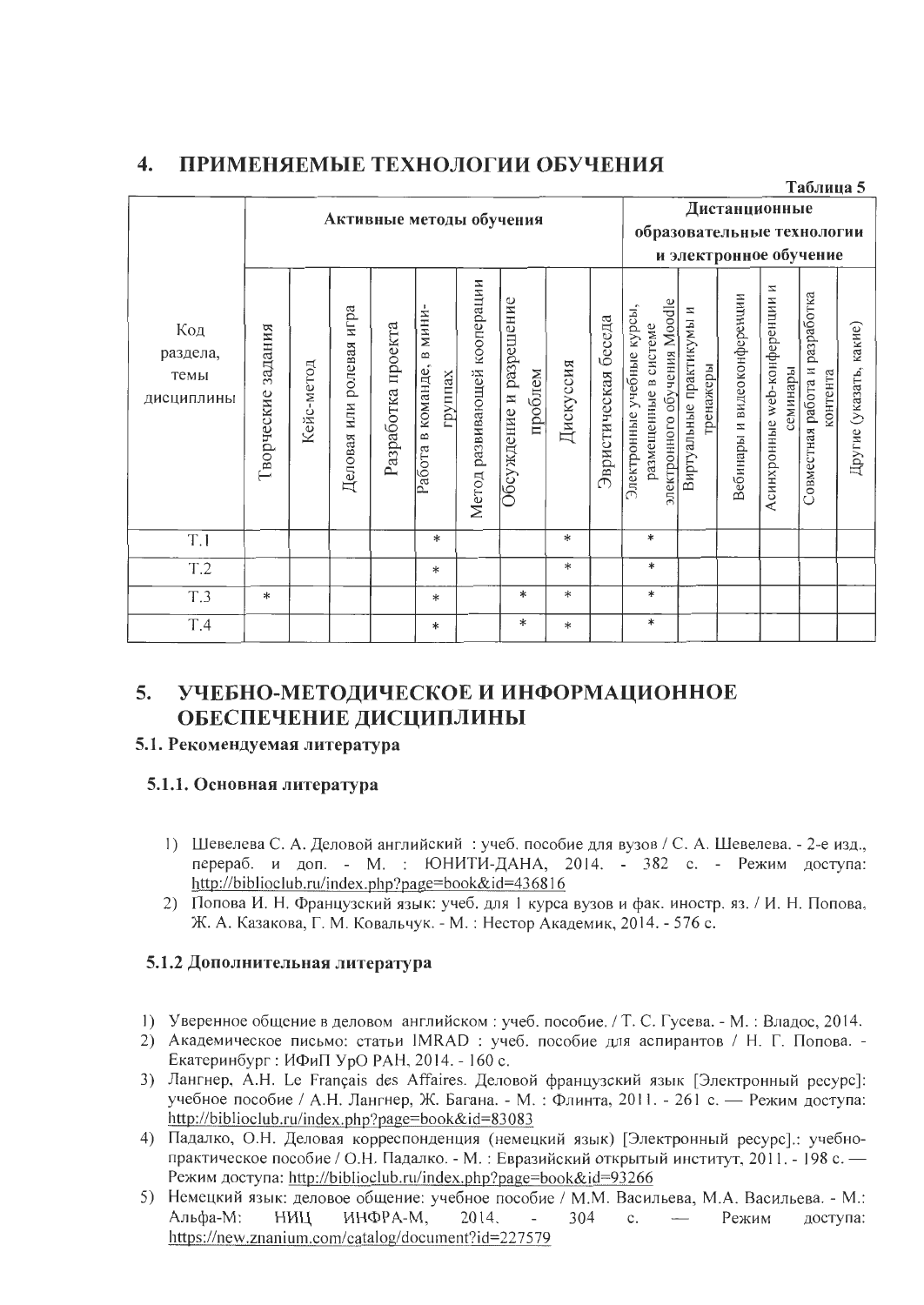- 6) Родина, С.В. Wissenschaftliches Schreiben im Deutschen: учебное пособие по академическому письму / С.В. Родина. - Ростов-на-Дону; Таганрог: ЮФУ, 2018. - 99 с. - Режим доступа: http://biblioclub.ru/index.php?page=book&id=561296
- 7) Оберемченко, Е.Ю. Деловая корреспонденция (на немецком языке): учебное пособие / Е.Ю. Оберемченко. - Ростов-на-Дону; Таганрог: ЮФУ, 2018. - 182 с. - Режим доступа: http://biblioclub.ru/index.php?page=book&id=561199
- 5.1. Учебно-методическое обеспечение для самостоятельной работы Не используется
- 5.2. Перечень информационных технологий, используемых при осуществлении образовательного процесса по дисциплине, включая перечень программного обеспечения и информационных справочных систем

#### 5.3.1 Перечень программного обеспечения

|                                 |                  |                        | Таблица 6                                                                                      |
|---------------------------------|------------------|------------------------|------------------------------------------------------------------------------------------------|
| Тил ПО                          | Название         | Источник               | Доступность для<br>студентов                                                                   |
| Прикладное ПО/<br>Офисный пакет | Microsoft Office | Лицензионная программа | Доступно<br>в компьютерном<br>классе и в<br>аудиториях для<br>самостоятельной<br>работы УрГАХУ |

#### 5.3.2 Базы данных и информационно-справочные системы

База данных EBSCO по искусству и архитектуре Art & Architecture Complete. Режим доступа: http://search.ebscohost.com/

Российский сервис для проверки орфографии, грамматики, пунктуации и стилистики. Режим доступа:http://orfogrammka.ru/

Форум на proZ.com, предоставляющий возможность консультации с носителями языка в любой языковой паре. Режим доступа: http://www.proz.com/kudoz

Форум на proZ.com, предоставляющий возможность консультации с носителями языка в любой языковой паре. Режим доступа: http://www.proz.com/kudoz

### 5.3. Электронные образовательные ресурсы

Электронный учебный курс ИНОСТРАННЫЙ ЯЗЫК. Режим доступа:

https://moodle.usaaa.ru/course/view.php?id=2161

https://moodle.usaaa.ru/course/view.php?id=2162

#### 6. МЕТОДИЧЕСКИЕ УКАЗАНИЯ ДЛЯ ОБУЧАЮЩИХСЯ ПО ОСВОЕНИЮ ДИСЦИПЛИНЫ

### Студент обязан:

 $1)$ знать:

-график учебного процесса по дисциплине (календарный план аудиторных занятий и план-график самостоятельной работы);

-порядок формирования итоговой оценки по дисциплине;

(преподаватель на первом занятии по дисциплине знакомит студентов с перечисленными организационно-методическими материалами);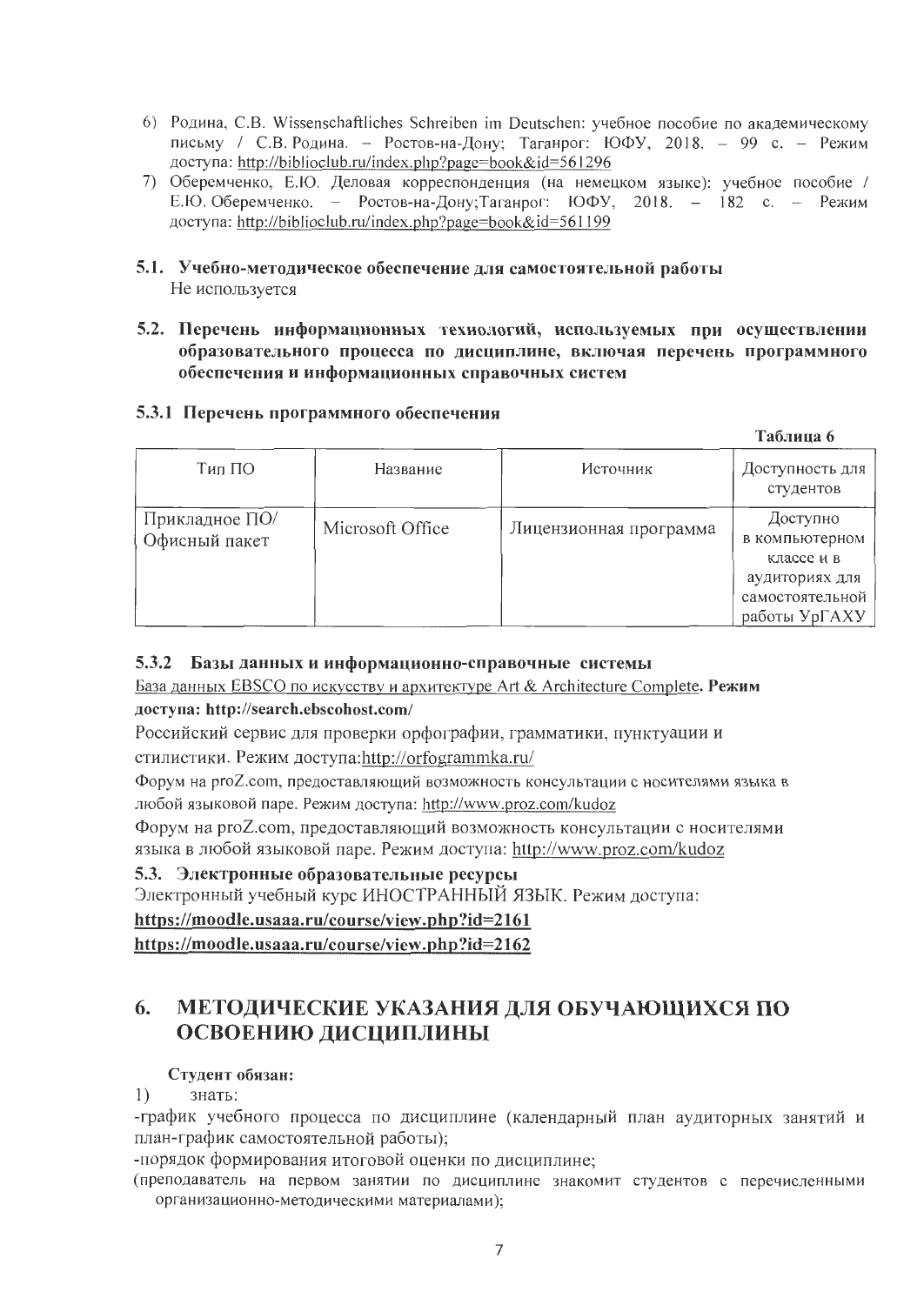- 2) посещать все виды аудиторных занятий (преподаватель контролирует посещение всех видов занятий), вести самостоятельную работу по дисциплине, используя литературу, рекомендованную в рабочей программе дисциплины и преподавателем (преподаватель передает список рекомендуемой литературы студентам);
- 3) готовиться и активно участвовать в аудиторных занятиях, используя рекомендованную литературу и методические материалы;
- 4) своевременно и качественно выполнять все виды аудиторных и самостоятельных работ, предусмотренных графиком учебного процесса по дисциплине (преподаватель ведет непрерывный мониторинг учебной деятельности студентов);
- 5) в случае возникновения задолженностей по текущим работам своевременно до окончания семестра устранить их, выполняя недостающие или исправляя не зачтенные работы, предусмотренные графиком учебного процесса (преподаватель на основе данных мониторинга учебной деятельности своевременно предупреждает студентов о возникших задолженностях и необходимости их устранения).

# 7. МАТЕРИАЛЬНО-ТЕХНИЧЕСКОЕ ОБЕСПЕЧЕНИЕ ДИСЦИПЛИНЫ

Учебная аудитория, лингафонный кабинет, телевизор, DVD-проигрыватель, магнитофон, CD и DVD-диски, видео и аудио кассеты.

#### ФОНД ОЦЕНОЧНЫХ СРЕДСТВ ДЛЯ ПРОВЕДЕНИЯ 8. ПРОМЕЖУТОЧНОЙ АТТЕСТАЦИИ

Фонд оценочных средств предназначен для оценки:

- 1) соответствия фактически достигнутых каждым студентом результатов изучения дисциплины результатам, запланированным в формате дескрипторов «знать, уметь, иметь навыки» (п.1.4) и получения интегрированной оценки по дисциплине;
- 2) уровня формирования элементов компетенций, соответствующих этапу изучения дисциплины.
- 8.1. КРИТЕРИИ ОЦЕНИВАНИЯ РЕЗУЛЬТАТОВ КОНТРОЛЬНО-ОЦЕНОЧНЫХ МЕРОПРИЯТИЙ ТЕКУЩЕЙ И ПРОМЕЖУТОЧНОЙ АТТЕСТАЦИИ ПО ДИСЦИПЛИНЕ
- 8.1.1. Уровень формирования элементов компетенций, соответствующих этапу изучения дисциплины, оценивается с использованием следующих критериев и шкалы оценок\*

| Критерии             |            | Шкала оценок                           |
|----------------------|------------|----------------------------------------|
| Оценка по дисциплине |            | Уровень освоения элементов компетенций |
| Отлично              |            | Высокий                                |
| Хорошо               | Зачтено    | Повышенный                             |
| Удовлетворительно    |            | Пороговый                              |
| Неудовлетворительно  | Не зачтено | Элементы не освоены                    |

\*) описание критериев см. Приложение 1.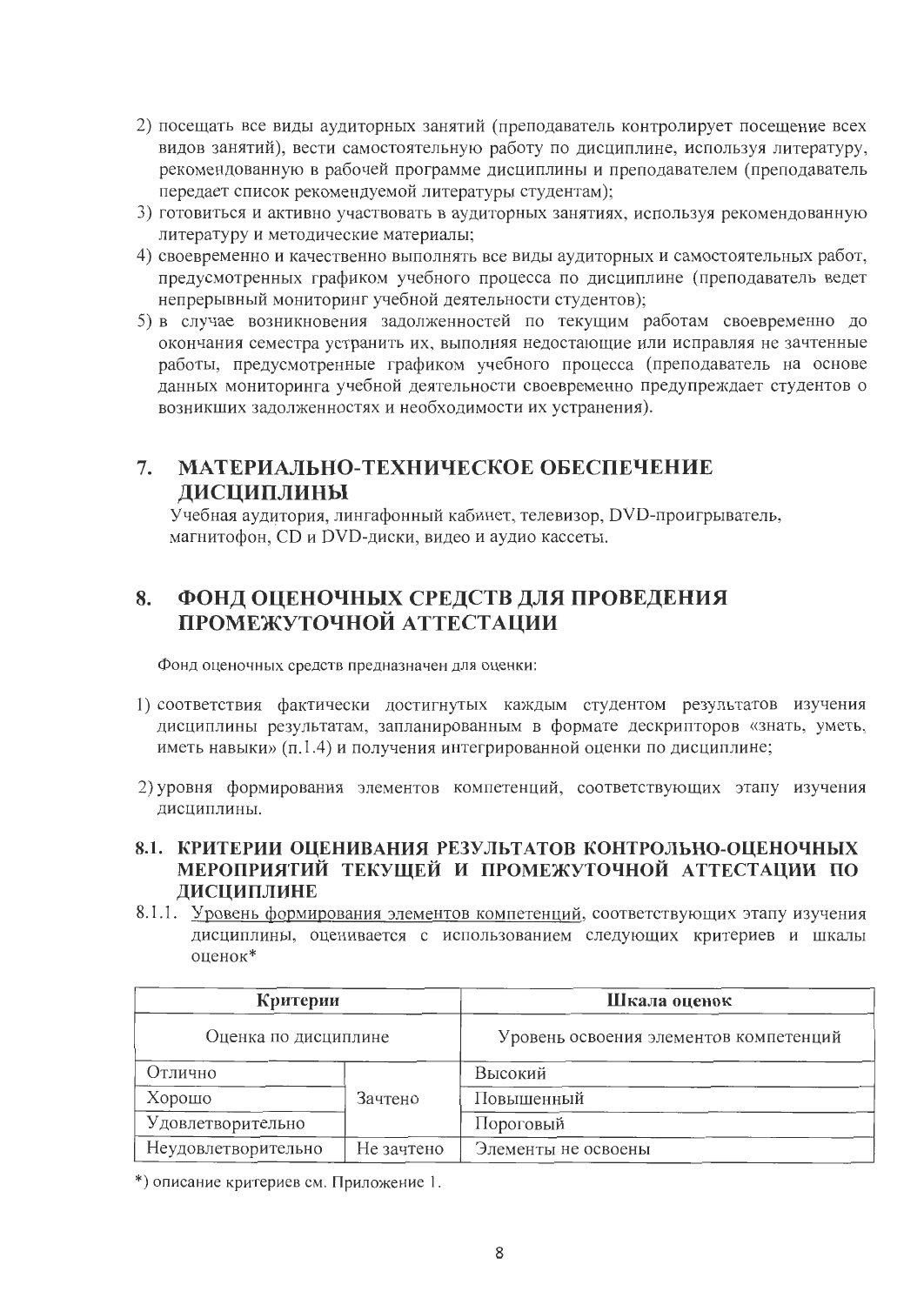8.1.2. Промежуточная аттестация по дисциплине представляет собой комплексную оценку, определяемую уровнем выполнения всех запланированных контрольнооценочных мероприятий (КОМ). Используемый набор КОМ имеет следующую характеристику:

| -аолина |  |
|---------|--|
|---------|--|

| Nº<br>$\Pi/\Pi$ | Форма КОМ                                               | Состав КОМ                                                       |
|-----------------|---------------------------------------------------------|------------------------------------------------------------------|
|                 | Посещение аудиторных занятий                            |                                                                  |
| $\overline{2}$  | Внеаудиторное чтение                                    | 20 000 тысяч печатных знаков за 1 учебный<br>семестр (3 задания) |
| 3               | Контрольная работа на применение<br>разных видов чтения | 2 задания                                                        |
| 4               | Письменные домашние работы                              | 7 заданий                                                        |
| 5               | Дискуссия на тему (6 тем)                               | 2 задания                                                        |
| 6               | Зачет (1 семестр)                                       | 3 задания                                                        |
| 7               | Зачет с оценкой (2 семестр)                             | 3 задания                                                        |

Характеристика состава заданий КОМ приведена в разделе 8.3.

8.1.3. Оценка знаний, умений и навыков, продемонстрированных студентами при выполнении отдельных контрольно-оценочных мероприятий и оценочных заданий, входящих в их состав, осуществляется с применением следующей шкалы оценок и критериев:

| Уровни оценки<br>достижений<br>студента (оценки) | Критерии<br>для определения уровня достижений<br>Выполненное оценочное задание:                  | Шкала оценок              |  |
|--------------------------------------------------|--------------------------------------------------------------------------------------------------|---------------------------|--|
| Высокий (В)                                      | соответствует требованиям*, замечаний нет                                                        | Отлично (5)               |  |
| Средний (С)                                      | соответствует требованиям*, имеются<br>замечания, которые не требуют обязательного<br>устранения | $X$ орошо $(4)$           |  |
| Пороговый (П)                                    | не в полной мере соответствует требованиям*,<br>есть замечания                                   | Удовлетворительно (3)     |  |
| Недостаточный (Н)                                | не соответствует требованиям*, имеет                                                             | Неудовлетворительно       |  |
|                                                  | существенные ошибки, требующие исправления                                                       | (2)                       |  |
| Нет результата (O)                               | не выполнено или отсутствует                                                                     | Оценка не<br>выставляется |  |

\*) Требования и уровень достижений студентов (соответствие требованиям) по каждому контрольно-оценочному мероприятию определяется с учетом критериев, приведенных в Приложении 1.

#### 8.2. КРИТЕРИИ ОЦЕНИВАНИЯ РЕЗУЛЬТАТОВ ПРОМЕЖУТОЧНОЙ АТТЕСТАЦИИ ПРИ ИСПОЛЬЗОВАНИИ НЕЗАВИСИМОГО ТЕСТОВОГО **КОНТРОЛЯ**

При проведении независимого тестового контроля как формы промежуточной аттестации применяется методика оценивания результатов, предлагаемая разработчиками тестов.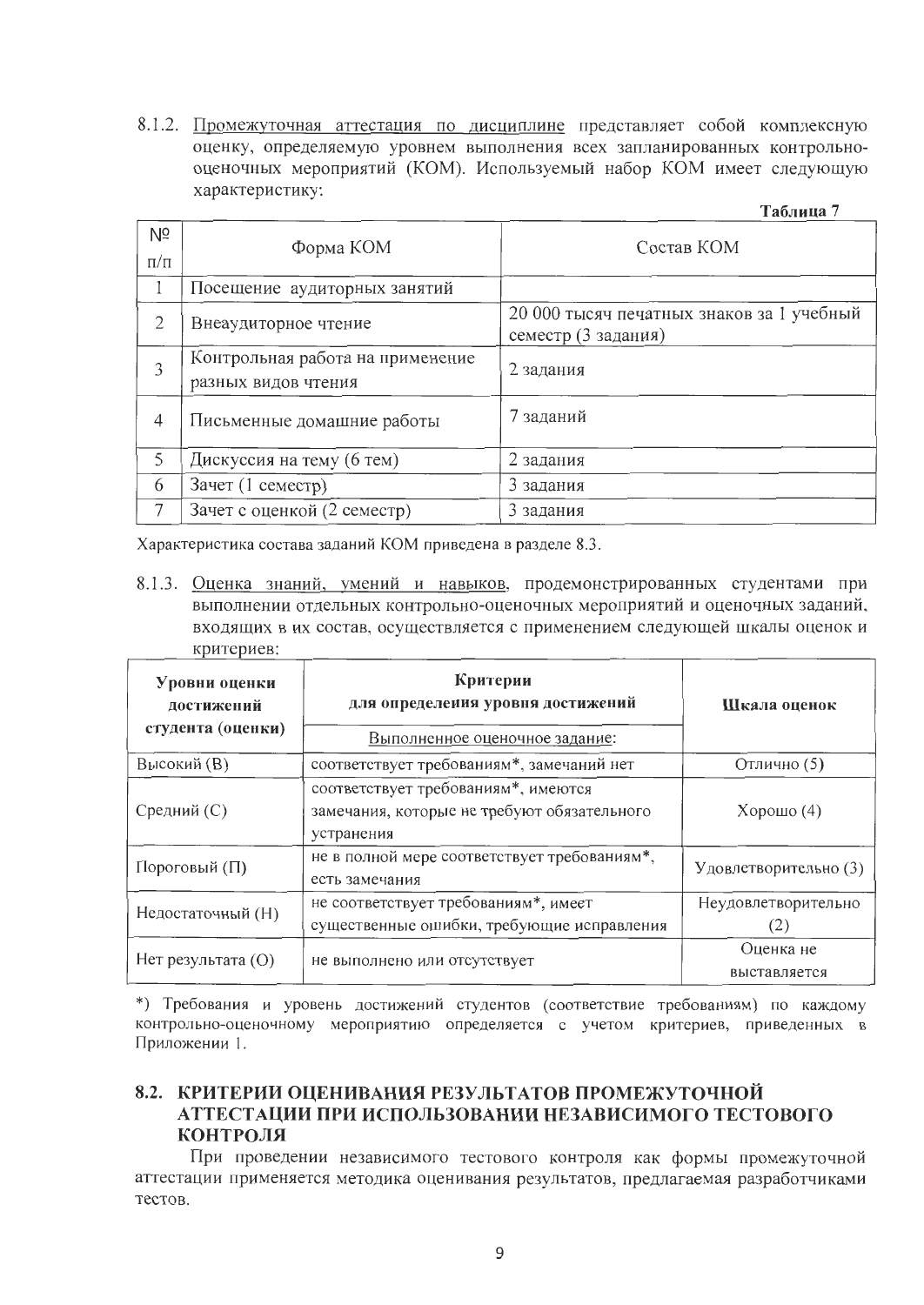# 8.3. ОЦЕНОЧНЫЕ СРЕДСТВА ДЛЯ ПРОВЕДЕНИЯ ТЕКУЩЕЙ И ПРОМЕЖУТОЧНОЙ АТТЕСТАЦИИ

#### 8.3.1. Перечень заданий для внеаудиторного чтения:

Внеаудиторное чтение предполагает самостоятельную проработку текстов по профилю обучения объемом 10 000 печатных знаков за один семестр с последующим чтением и переводом нескольких абзацев на усмотрение преподавателя. Обучающийся должен выбрать и выучить 100 новых слов или словосочетаний из прочитанного текста и уметь использовать их в ответах на вопросы преподавателя по прочитанному материалу. Задания:

- показать знание лексики в размере 100 слов на каждые 10 000 печатных знаков
- подготовить чтение и перевод 2-3 абзацев из оригинального текста
- подготовить ответы на 1-2 вопроса преподавателя по прочитанному материалу.

# 8.3.2. Перечень заданий для контрольной работы на разные виды чтения:

- Найти в предложенном тексте необходимую (заданную преподавателем) информацию, применяя тот или иной вид чтения.
- Обосновать свой выбор вида чтения для поиска нужной информации.  $\bullet$  . Критерии оценки контрольных работ:
- «неудовлетворительно» раскрыто содержание менее 50% вопросов;
- «удовлетворительно» раскрыто содержание 50% 60% в полном объёме;
- «хорошо» даны подробные ответы на 70 % 90% вопросов;
- «отлично» даны подробные чёткие ответы на более чем 90% вопросов.  $\bullet$  .

#### 8.3.3. Перечень заданий для выполнения письменных домашних работ:

- Написать и устно представить перед группой аннотацию статьи.
- Осуществить реферирование статьи и устно представить адаптированный текст перед группой.
- Составить пояснительную записку к своему художественному проекту.
- Создать презентацию на одну из тем и выступить с ней перед группой.
- Написать доклад на одну из тем и выступить с ним перед группой.
- Написать тезисы к одной из научных статей по профилю обучения.
- Написать деловое письмо на одну из изучаемых тем.

### 8.3.4. Перечень заданий для подготовки к заключительным дискуссиям (работа в малых группах):

Задания для группы:

- Составить 15 -20 специальных вопросов по тексту/текстам на тему и подготовить ответы на них.
- Подготовиться к дискуссии на тему в виде своих вопросов для членов группы и ответов на вопросы членов группы без опоры на оригинал.

### 8.3.5. Перечень заданий к зачету (1 семестр):

- Подготовить диалог с преподавателем на одну из пройденных в соответствующем учебном семестре тем.
- Найти, определить и объяснить необходимость употребления в предложенном преподавателем тексте грамматических форм.
- Перевести предложения с русского языка на английский, используя грамматические формы.

Критерии зачетной оценки:

«Зачтено»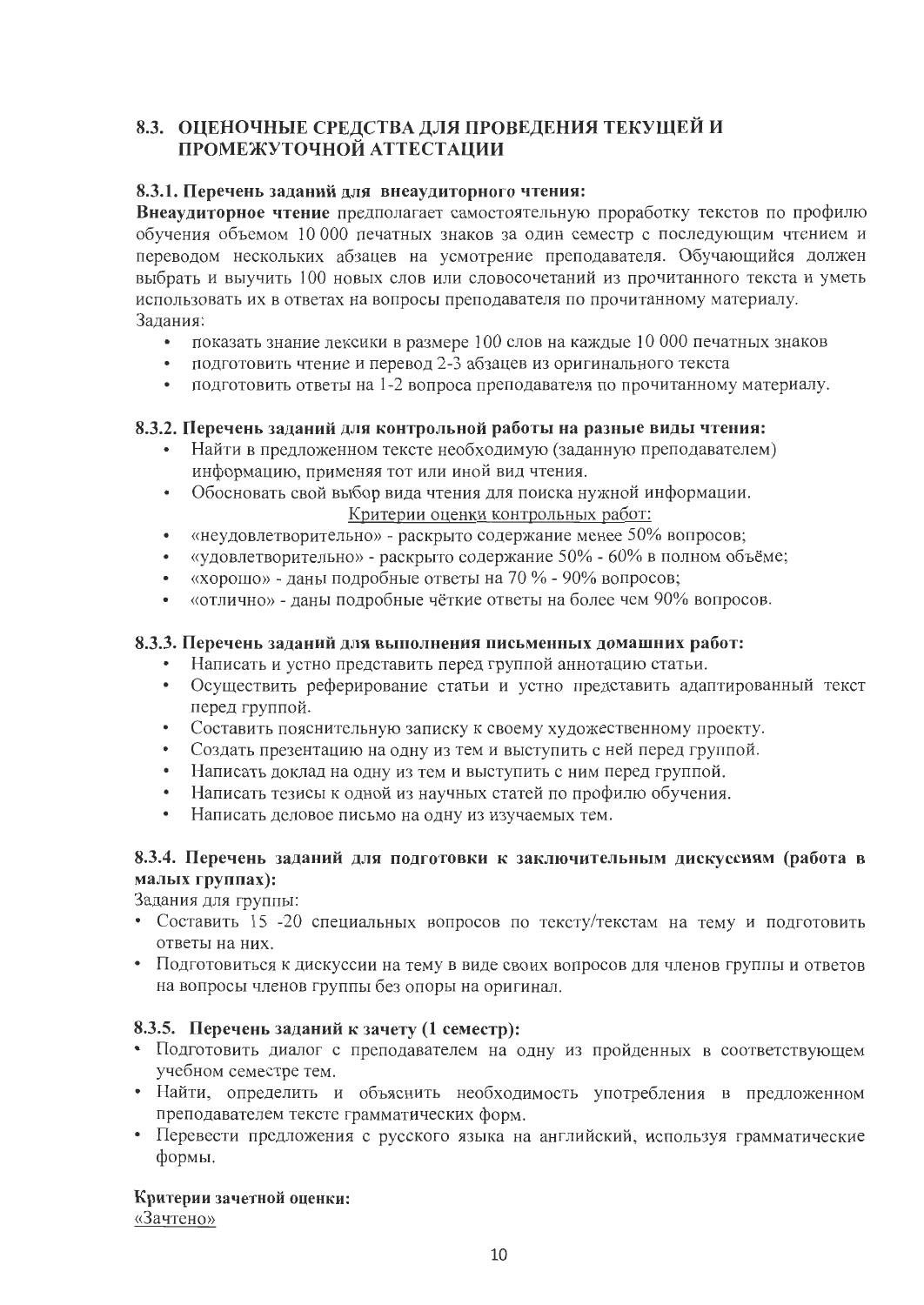• систематизированные, глубокие и полные знания по всем разделам дисциплины, а также по основным вопросам, выходящим за пределы учебной программы;

точное использование научной терминологии систематически грамотное и логически  $\bullet$ правильное изложение ответа на вопросы;

безупречное владение инструментарием учебной дисциплины, умение его эффективно использовать в постановке научных и практических задач;

выраженная способность самостоятельно и творчески решать сложные проблемы и нестандартные ситуации;

литературы, полное и глубокое усвоение основной И дополнительной  $\bullet$ рекомендованной учебной программой по дисциплине;

умение ориентироваться в теориях, концепциях и направлениях дисциплины и давать им критическую оценку, используя научные достижения других дисциплин;

творческая самостоятельная работа на практических/семинарских занятиях, активное участие в групповых обсуждениях, высокий уровень культуры исполнения заданий;

высокий уровень сформированности заявленных в рабочей программе компетенций. «Не зачтено»

фрагментарные знания по дисциплине;

отказ от ответа (выполнения письменной работы);  $\bullet$ 

учебной программой знание отдельных источников, рекомендованных  $\Pi$ O дисциплине:

- неумение использовать научную терминологию;
- наличие грубых ошибок;
- низкий уровень культуры исполнения заданий;
- низкий уровень сформированности заявленных в рабочей программе компетенций.

#### 8.3.6. Перечень заданий к зачету с оценкой (2 семестр):

- Подготовиться к чтению, переводу, участию в обсуждении с преподавателем текста по теме курса.
- Составить высказывание на иностранном языке по предложенной теме.
- Подготовить ответы на вопросы преподавателя в рамках предложенной темы.

#### Критерии оценки:

#### Оценка «отлично»

систематизированные, глубокие и полные знания по всем разделам дисциплины, а также по основным вопросам, выходящим за пределы учебной программы;

точное использование научной терминологии систематически грамотное и логически правильное изложение ответа на вопросы;

 $\bullet$ безупречное владение инструментарием учебной дисциплины, умение его эффективно использовать в постановке научных и практических задач;

выраженная способность самостоятельно и творчески решать сложные проблемы и нестандартные ситуации;

 $\bullet$ полное и глубокое усвоение основной И дополнительной литературы, рекомендованной учебной программой по дисциплине;

умение ориентироваться в теориях, концепциях и направлениях дисциплины и давать им критическую оценку, используя научные достижения других дисциплин;

творческая самостоятельная работа на практических/семинарских занятиях, активное участие в групповых обсуждениях, высокий уровень культуры исполнения заданий;

высокий уровень сформированности заявленных в рабочей программе компетенций. Оценка «хорошо»

достаточно полные и систематизированные знания по дисциплине;

 $\bullet$ умение ориентироваться в основных теориях, концепциях и направлениях дисциплины и давать им критическую оценку;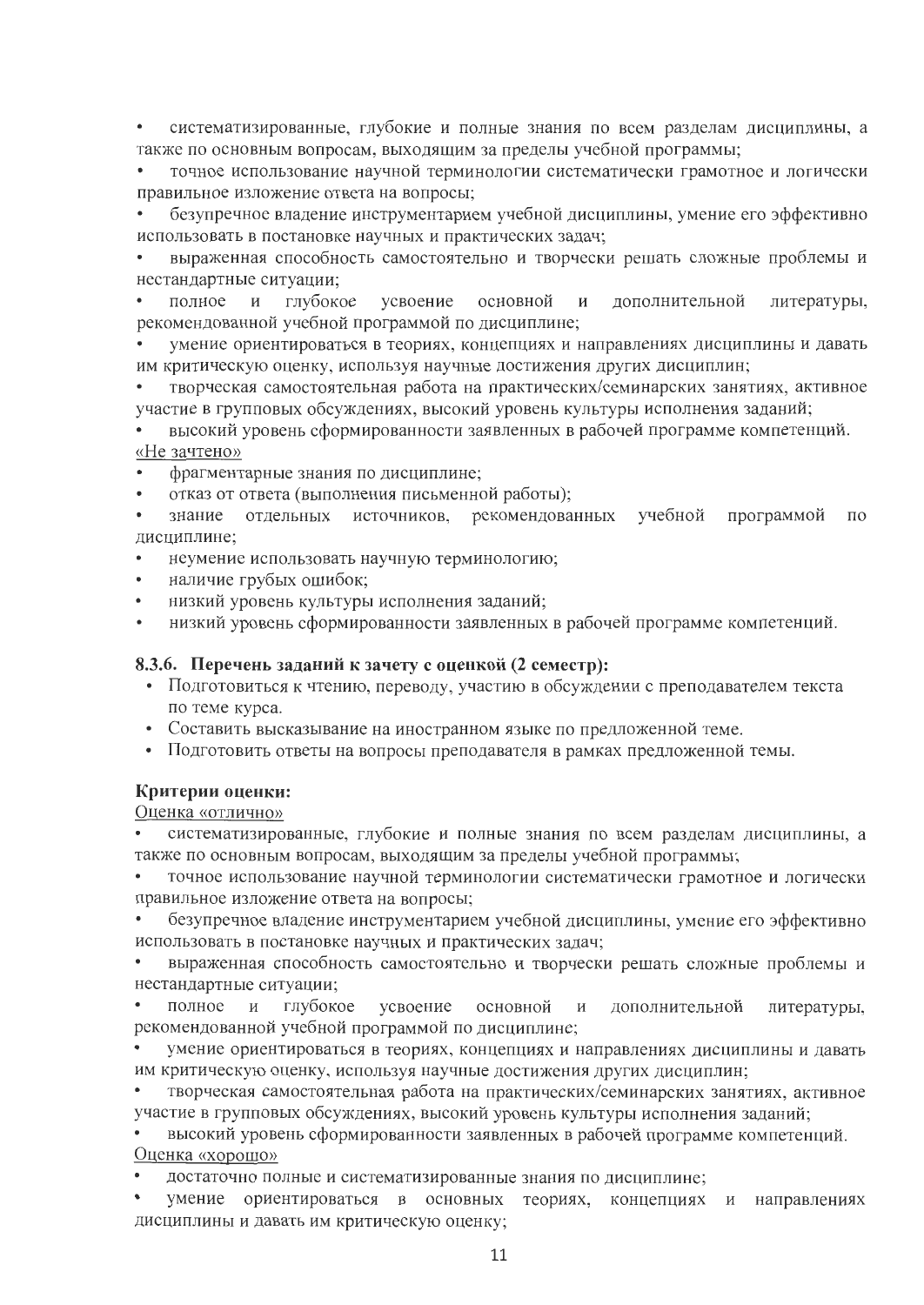использование научной терминологии, лингвистически и логически правильное  $\bullet$  . изложение ответа на вопросы, умение делать обоснованные выводы;

владение инструментарием по дисциплине, умение его использовать в постановке и  $\bullet$ решении научных и профессиональных задач;

усвоение основной и дополнительной литературы, рекомендованной учебной программой по дисциплине:

самостоятельная работа на практических занятиях, участие в групповых обсуждениях, высокий уровень культуры исполнения заданий;

средний уровень сформированности заявленных в рабочей программе компетенций. Оценка «удовлетворительно»

достаточный минимальный объем знаний по дисциплине;

усвоение основной литературы, рекомендованной учебной программой;

умение ориентироваться в основных теориях, концепциях и направлениях по дисциплине и давать им оценку;

использование научной терминологии, стилистическое и логическое изложение  $\bullet$ ответа на вопросы, умение делать выводы без существенных ошибок;

владение инструментарием учебной дисциплины, умение его использовать в решении типовых задач;

умение под руководством преподавателя решать стандартные задачи;

работа под руководством преподавателя на практических занятиях, допустимый уровень культуры исполнения заданий

достаточный минимальный уровень сформированности заявленных в рабочей программе компетенций.

Оценка «неудовлетворительно»

- фрагментарные знания по дисциплине;
- отказ от ответа (выполнения письменной работы);
- знание отдельных источников, рекомендованных учебной программой по дисциплине;
- неумение использовать научную терминологию;
- наличие грубых ошибок;
- низкий уровень культуры исполнения заданий;  $\bullet$
- низкий уровень сформированности заявленных в рабочей программе компетенций.

| Рабочая программа дисциплины составлена авторами:     |                         |                                     |           |                          |         |  |  |
|-------------------------------------------------------|-------------------------|-------------------------------------|-----------|--------------------------|---------|--|--|
| Nº<br>$\Pi/\Pi$                                       | Кафедра                 | Ученая<br>степень,<br>ученое звание | Должность | ФИО                      | Подпись |  |  |
|                                                       | Кафедра<br>социальных и |                                     |           |                          |         |  |  |
| $\overline{2}$                                        | гуманитарных<br>наук    |                                     | доцент    | А.Д. Зейферт             |         |  |  |
| Рабочая программа дисциплины согласована:             |                         |                                     |           |                          |         |  |  |
| Заведующий кафедрой социальных и гуманитарных<br>наук |                         |                                     |           | В.И. Ветошкин            |         |  |  |
| Директор библиотеки УрГАХУ                            |                         |                                     |           | Н.В. Нохрина<br>$\alpha$ |         |  |  |
| Декан факультета дизайна                              |                         |                                     |           | И.С. Зубова              |         |  |  |